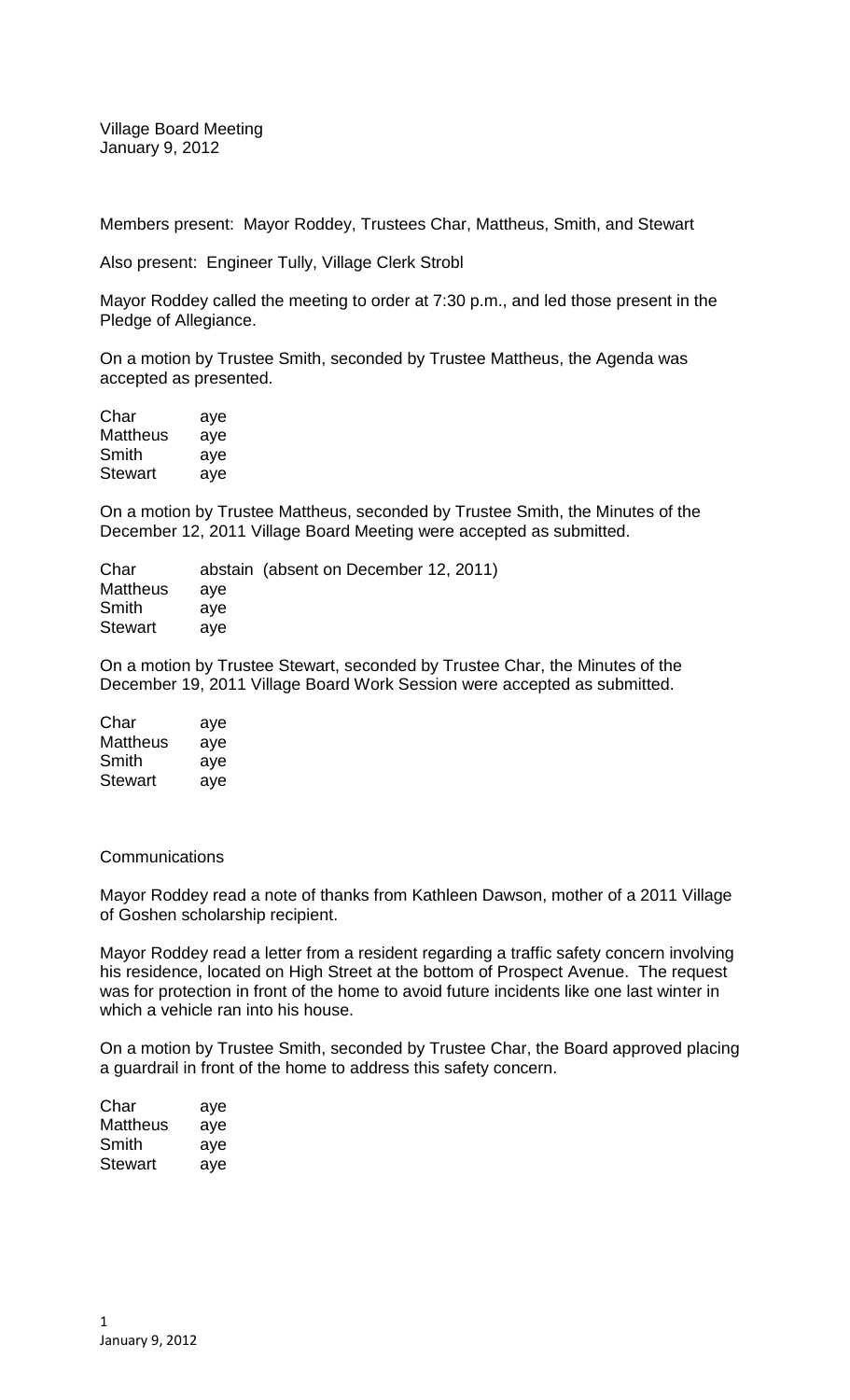Items of Business

On a motion by Trustee Char, seconded by Trustee Smith, bills as examined by members of the Board were approved in accordance with Abstract 2011/2012 numbers 17, 18, and 19, check numbers 2662 through 2816, and wire transfer 15, in the amount of \$1,431,104.13.

| Char           | aye |
|----------------|-----|
| Mattheus       | aye |
| Smith          | aye |
| <b>Stewart</b> | aye |

On a motion by Trustee Stewart, seconded by Trustee Smith, the Village of Goshen hereby accepts, from the Goshen Fire District, for \$1.00, a 1999 Chevrolet Tahoe, VIN 1GNEK13R9XJ468062, to be used by the Building Inspector.

| aye |
|-----|
| aye |
| aye |
| aye |
|     |

Mayor Roddey thanked the Goshen Fire District for this really good news for the Village.

On a motion by Trustee Smith, seconded by Trustee Char, the Village Board hereby resolves to hold a Public Hearing on January 23, 2012, at 7:30 p.m., for the consideration of adoption of Local Law # 1 of 2012: A Local Law amending Section 54- 6 of Article I of the Code of the Village of Goshen, entitled *impoundment, redemption of vehicles*.

| Char            | aye |
|-----------------|-----|
| <b>Mattheus</b> | aye |
| Smith           | aye |
| Stewart         | aye |

On a motion by Trustee Mattheus, seconded by Trustee Smith, the following are appointed for the forthcoming Village election, to be held March 20, 2012.

| James Heslop    | Election Inspector, Chairman |
|-----------------|------------------------------|
| Raymond Bally   | Election Inspector           |
| Nora Johnson    | Election Inspector           |
| Jeanne Krish    | <b>Election Inspector</b>    |
| Lee Krish       | <b>Election Inspector</b>    |
| Barbara Munhall | <b>Election Inspector</b>    |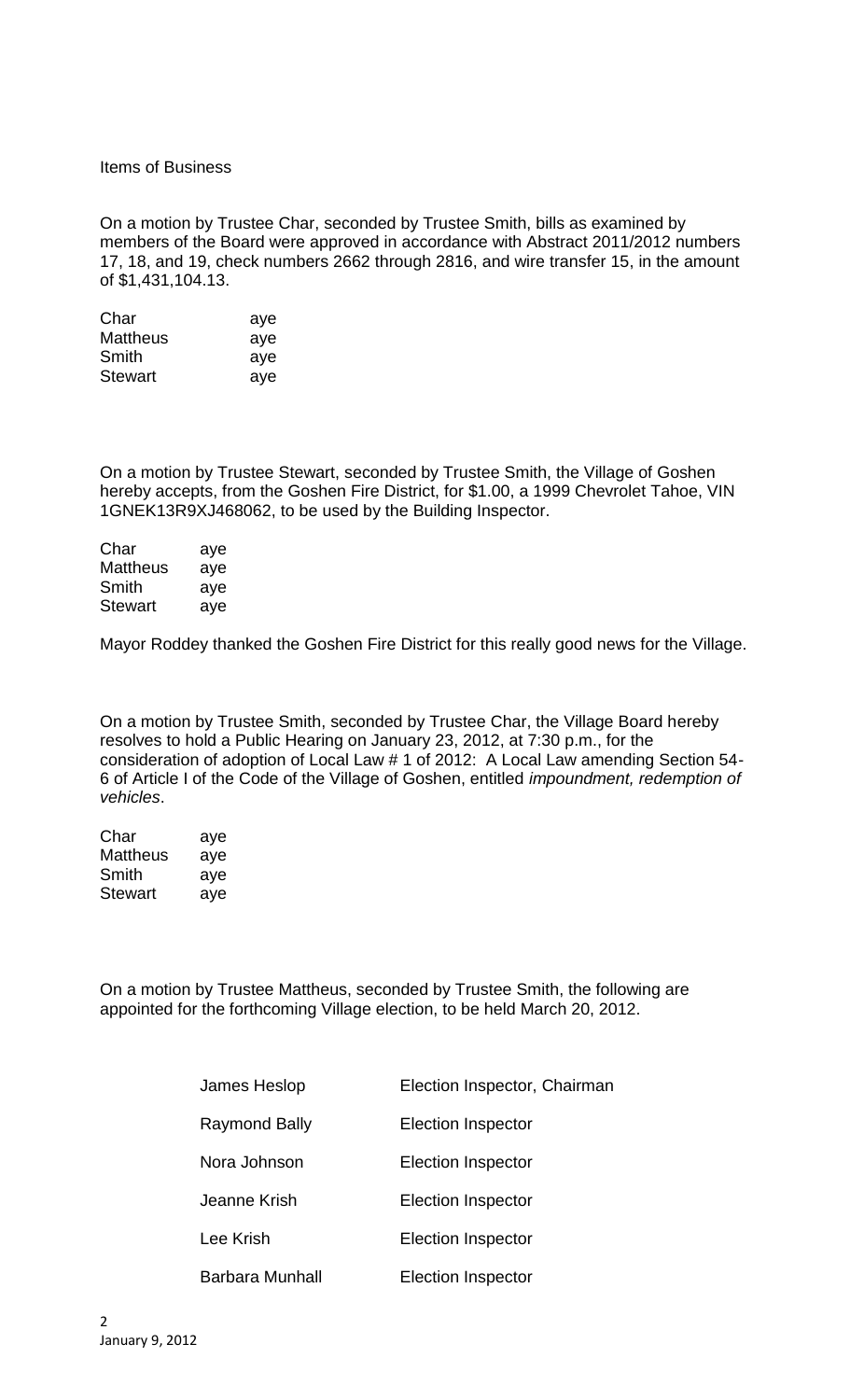| Roberta White | Alternate |
|---------------|-----------|
| Doyle Degan   | Alternate |
| Joan Mendres  | Alternate |

The amount of compensation will be Chairman - \$175.00, and Inspectors - \$150.00 per day.

| Char     | aye |
|----------|-----|
| Mattheus | aye |
| Roddey   | aye |
| Stewart  | aye |

Trustee Stewart moved the following, which was seconded by Trustee Smith:

**WHEREAS,** the Village of Goshen has received one bid for the provision of emergency service repair of water and sewer mains at various locations in the Village of Goshen; and

**WHEREAS,** the bid, in the amounts listed in the annexed proposal, was received from Tam Enterprises, Inc.; and

**WHEREAS,** Tam Enterprises, Inc., the single responsible bidder for the provision of emergency service repair of water and sewer mains at various locations in the Village of Goshen, having submitted all required documentation and bidding certification to consider their bid in the amounts annexed hereto;

## **NOW, THEREFORE,** it is hereby

**RESOLVED,** that the provision of emergency service repair of water and sewer mains at various locations in the Village of Goshen be awarded to Tam Enterprises, Inc.

| Char           | aye |
|----------------|-----|
| Mattheus       | aye |
| Smith          | aye |
| <b>Stewart</b> | aye |

In an effort towards being fiscally responsible, Mayor Roddey requested that the Board approve a 20% contribution towards Health Insurance, for elected officials.

On a motion by Trustee Stewart, seconded by Trustee Char, Village of Goshen elected officials who participate in the Village's health insurance plan will contribute 20% towards the premium, effective immediately.

| Char     | aye |
|----------|-----|
| Mattheus | aye |
| Smith    | aye |
| Stewart  | aye |